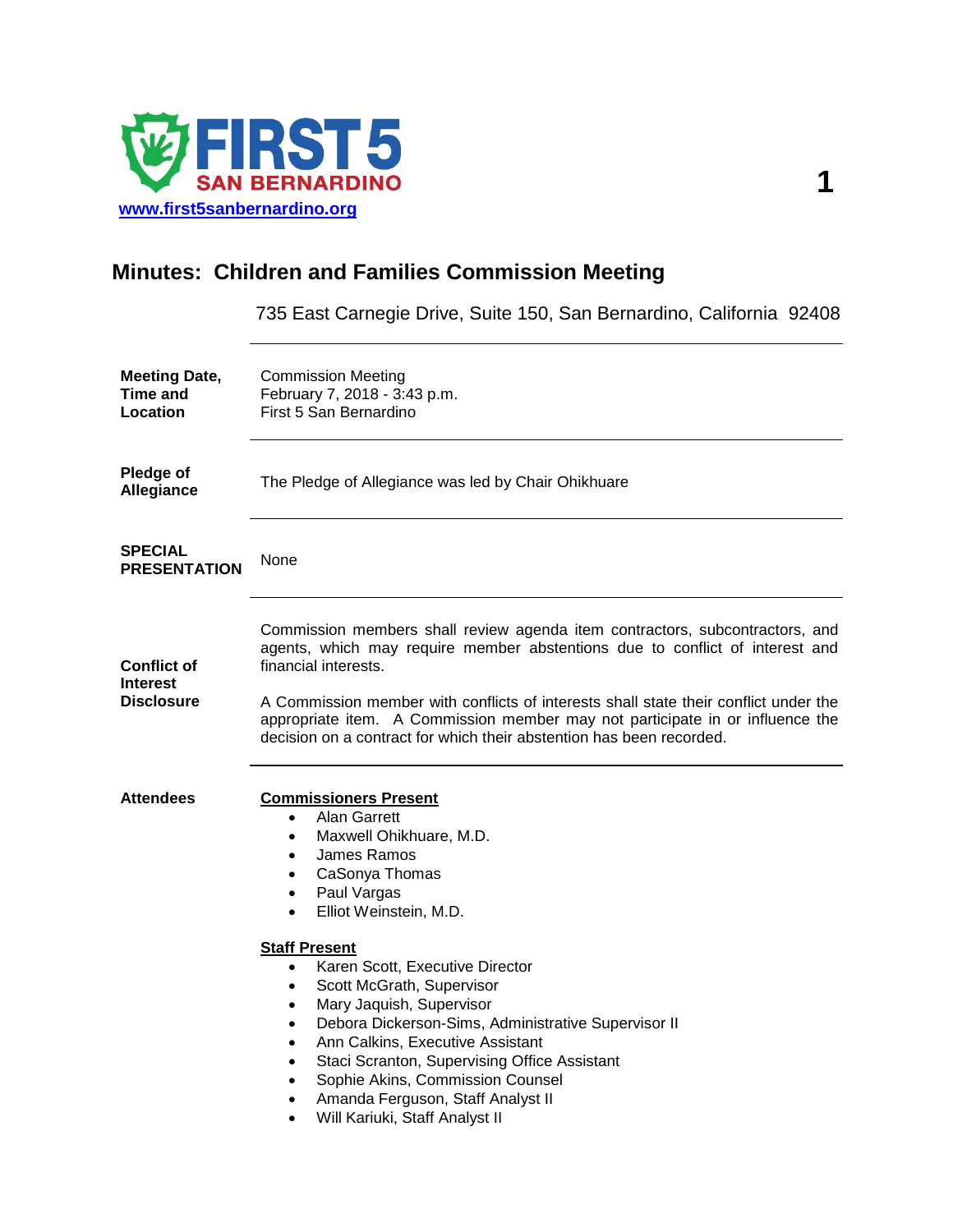# **Minutes: Children and Families Commission 02-2018 1 February 7, 2018 Page 2 of 6**

| <b>Changes to the</b><br>Agenda                                | Agenda Item 2 - Presenter changed to Scott McGrath, Evaluations Supervisor                                                                                                                                                                                                                                                                                                                                                                                                            |
|----------------------------------------------------------------|---------------------------------------------------------------------------------------------------------------------------------------------------------------------------------------------------------------------------------------------------------------------------------------------------------------------------------------------------------------------------------------------------------------------------------------------------------------------------------------|
| Report-<br><b>Advisory</b><br><b>Committee</b>                 | Chair Ohikhuare announced the next meeting of the Advisory Committee is scheduled<br>for February 22, 2018 at 11:30 a.m. at First 5.                                                                                                                                                                                                                                                                                                                                                  |
| Report-<br><b>Executive</b><br>Director,<br><b>Karen Scott</b> | February is National Children's Dental Health Month.<br>Check out the Dental<br>Transformation Initiative article created for my message this month by Scott McGrath<br>and Leslie Fountain.                                                                                                                                                                                                                                                                                          |
|                                                                | Related to our regional DTI project, we lost the program manager and the development<br>of the "app" for use in the Virtual Dental Homes will take longer than anticipated. First<br>5 Riverside (F5R) and First 5 San Bernardino (F5SB) have contacted the State to bring<br>them up to speed on our events and are working feverishly to revamp our approach<br>and ensure success with our project. More information to come as it develops.                                       |
|                                                                | <b>Save the Date</b><br>March 7, 2018 - Systems Briefing and Pre-Budget Workshop                                                                                                                                                                                                                                                                                                                                                                                                      |
|                                                                | Here at F5SB from 1 pm - 3:15 pm. The new Statewide First 5 Network Strategy will<br>be unveiled and we will discuss important pre-budget preparation. The regular<br>Commission meeting will begin at 3:30 p.m. with some important requests for approval<br>including our proposed F5SB staff structure reorganization.                                                                                                                                                             |
|                                                                | <b>Save the Date</b><br>April 10-12, 2018 - Child Health, Education and Care Summit                                                                                                                                                                                                                                                                                                                                                                                                   |
|                                                                | First 5 California is hosting their 3rd Child Health, Education, and Care Summit. This<br>year it will be held in Glendale, CA.                                                                                                                                                                                                                                                                                                                                                       |
|                                                                | First 5 California's 2018 Summit theme is "California - Leading the Way for Children"<br>and represents the natural evolution of this statewide event - from building<br>partnerships and promoting collective impact, to providing leadership around critical<br>programs and investments designed to benefit young children. The Summit provides<br>the perfect forum for the spectrum of early childhood stakeholders to learn from,<br>collaborate with, and empower one another. |
|                                                                | First 5 CA is offering a Pre-Summit Conference for Commissioners on April 10th.<br>Please save the date and plan to attend to represent F5SB, to network and share with<br>other Commissioner colleagues throughout the State and to discuss the new First 5<br>Network Strategy. A full agenda is forthcoming.                                                                                                                                                                       |
|                                                                | <b>Save the Date</b><br>May 2, 2018 - First 5 Advocacy Day and 20th Anniversary Celebration.                                                                                                                                                                                                                                                                                                                                                                                          |
|                                                                | In Sacramento on the Capitol Lawn East from 11 am - 1pm. Executive Directors have<br>been asked to spread the word and invite our commissioners, our grantees, our<br>collaborative partners and staff. More information is forthcoming.                                                                                                                                                                                                                                              |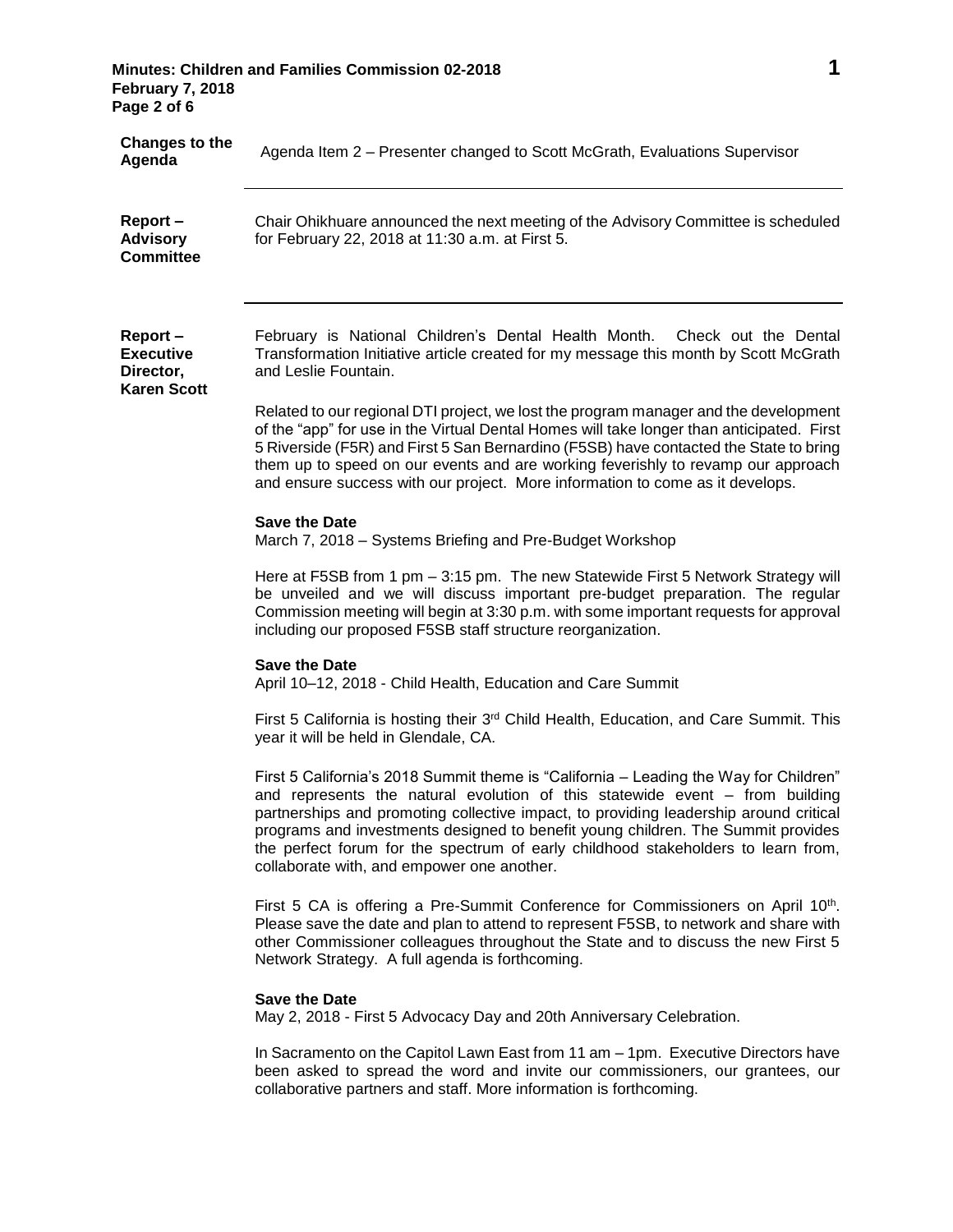#### **Home Visiting Programs**

Home Visiting is a top policy priority for First 5 and will be discussed at length this year. There is a lot being proposed related to HV initiatives such as:

AB 992 – the CalWORKs: Baby Wellness and Family Support Home Visiting Program which would establish the Program that would require the State Department of Social Services to allocate funds to counties for the purpose of implementing or contracting with specified early home visiting programs to provide voluntary home visiting programs and would authorize the funds to be used to coordinate early home visiting services with, among others, child education and development programs.

The only HV program that the First 5 SB Commission is currently funding is through our contract with the States' Child Abuse Prevention Center utilizing AmeriCorps members.

#### **The top 5 reasons for supporting Home Visitation programs are:**

1. **MOMS AND BABIES ARE HEALTHIER**. During and after pregnancy, home visiting programs promote maternal health by helping mothers schedule regular doctor's visits, improve diets, reduce stress levels, and quit smoking or substance abuse. Babies benefit as well. One study found that mothers who participated in a home visiting program were half as likely to have a baby born low-birthweight, which greatly reduced these babies risk for health and developmental problems.

2. **CHILDREN ARE BETTER PREPARED FOR SCHOOL**. Home visiting programs promote positive parenting practices that help parents better prepare their children for school. Parents enrolled in home visiting programs are more likely to have a safe play environment at home, provide age-appropriate books, and engage children in structured teaching activities. Home visiting programs have also demonstrated longterm, positive impacts on children's academic achievement.

3. **CHILDREN ARE SAFER.** Home visiting programs are associated with reduced rates of child maltreatment and injuries.7 In one program, children of participating families experienced 40 percent fewer injuries between the ages of two to four, and they were 35 percent less likely to visit an emergency room compared to children not enrolled. Mothers who participate in home visits also have lower stress levels and increased sensitivity during interactions with their children.

4. **FAMILIES ARE MORE SELF-SUFFICIENT.** Mothers with higher levels of education work more hours, have higher family income levels, and provide more cognitively stimulating home environments for their children. Participating in a home visiting program leads to higher rates of enrollment and more hours spent in educational or training programs.

5. **HOME VISITING PROGRAMS SAVE MONEY.** The short- and long-term benefits of home visiting programs largely outweigh the overall costs incurred from implementation. RAND found that high-fidelity home visiting programs for at-risk families have a \$5.70 return for every tax dollar spent from reduced spending for health care and welfare services. Another study of a home visiting program in Durham, North Carolina reported saving \$3.00 for every \$1.00 spent on the program during an infant's first six months due to reduced emergency care visits.

Home Visitation programs also employ a highly-skilled early childhood workforce, model positive and language-rich relationships; and ensure families are connected to medical, dental, mental-health and other supports.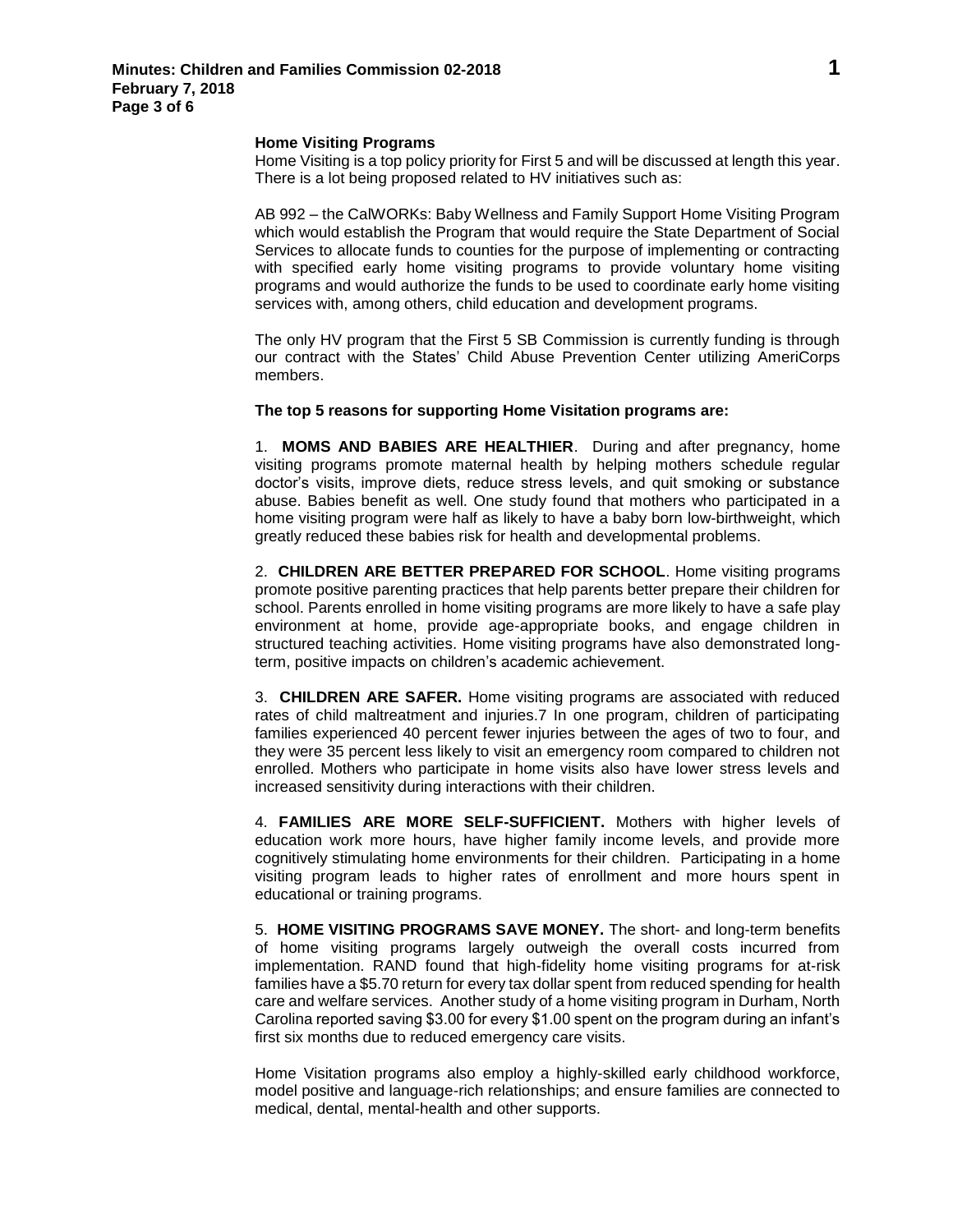Today, as of 1:05 p.m., the federal government authorized funding of the Maternal, Infant and Early Childhood Home Visiting (MIECHV) federal program.

On January 22nd of this year, Commissions were notified that the CA Home Visiting Program (CHVP) is conducting an environmental scan of California's home visiting programs by surveying Maternal Child and Adolescent Health (MCAH) Directors about funding sources and program models. The results will be used to help to inform MCAH planning to expand HV programs across CA. The survey requests that MCAH programs ask their First 5s for relevant information, which we will provide.

The information collected will be compiled in an internal report for the CA Department of Public Health, Home Visiting Program.

## **December 2017 – Prop 10 Revenue Transfers**

Document provided to Commissioners.

#### **2-1-1 Report**

At the December meeting, several Commissioners had questions regarding our practice of reporting 2-1-1 contract outcomes that reflect the true impact of the Commission's investment. This subject will require some illustration and an opportunity for discussion and input by you. This quarter's 2-1-1 report will be included on our agenda at the March 7<sup>th</sup> workshop.

## **Consent**

Motion by Commissioner Weinstein and seconded by Commissioner Vargas to approve Consent Items. With Commissioner Hill absent and without further comment or objection, motion carried by unanimous vote.

| Item No. | <b>CONSENT</b>                                                                                                         |
|----------|------------------------------------------------------------------------------------------------------------------------|
|          | Approve Minutes of December 20, 2017 Commission Meeting.<br>(Presenter: Ann M. Calkins, Executive Assistant, 252-4252) |

| Item No. | <b>DISCUSSION</b>                                                                                                                                                                                                                                                       |
|----------|-------------------------------------------------------------------------------------------------------------------------------------------------------------------------------------------------------------------------------------------------------------------------|
|          | A. Ratify letter of intent and application submitted to the California Department of<br>Education (CDE) to continue participation in the Infant Toddler Quality<br>Improvement Rating System (I/T QRIS).                                                                |
|          | B. Authorize First 5 San Bernardino (F5SB) to enter into a contract with CDE upon<br>approval of the Infant Toddler application in the amount of \$418,475 for Fiscal Year<br>2017 – 2018 to support the local QRIS.<br>Presenter: Scott McGrath, Supervisor, 252-4259) |
| 2        | <b>Discussion</b><br>None                                                                                                                                                                                                                                               |
|          | <b>Public Comment</b><br>None                                                                                                                                                                                                                                           |
|          | Motion made by Commissioner Ramos and seconded by Commissioner Weinstein to<br>approve Item 2. With Commissioner Hill absent and without further comment or<br>objection, motion carried by unanimous vote.                                                             |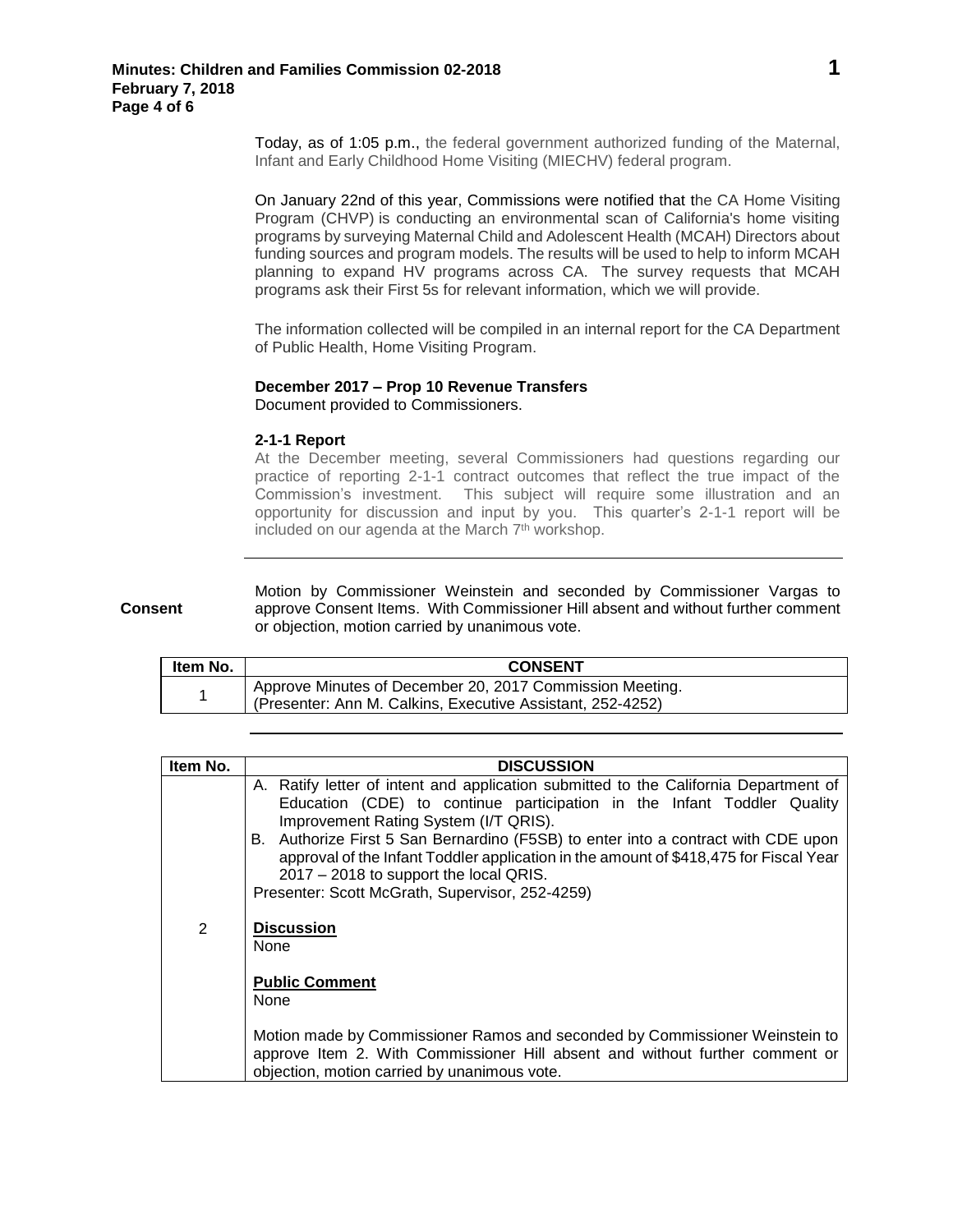| 3 | Approve Amendment No. 1 to Contract 3-CM-PSB-FSB-17-18 with Prevent Child<br>Abuse California (PCA-CA) for an increase of \$3,861 for a total contract amount of<br>\$59,861 for Fiscal Year 2017-2018 for the Home-Visitation (PATH) Program.<br>(Presenter: Staci Scranton, Supervising Office Assistant, 252-4282)<br><b>Discussion</b><br><b>None</b><br><b>Public Comment</b><br>None<br>Motion made by Commissioner Garrett and seconded by Commissioner Vargas to<br>approve Item 3. With Commissioner Hill absent and without further comment or<br>objection, motion carried by unanimous vote. |
|---|----------------------------------------------------------------------------------------------------------------------------------------------------------------------------------------------------------------------------------------------------------------------------------------------------------------------------------------------------------------------------------------------------------------------------------------------------------------------------------------------------------------------------------------------------------------------------------------------------------|
| 4 | Elect Chair and Vice-Chair for the Children and Families Commission for San<br>Bernardino County.                                                                                                                                                                                                                                                                                                                                                                                                                                                                                                        |
|   | (Presenter: Karen E. Scott, Executive Director, 252-4252)                                                                                                                                                                                                                                                                                                                                                                                                                                                                                                                                                |
|   | Ms. Scott asked for nominations from the floor for the position of Commission Chair.<br>Commissioner Garrett nominated Dr. Ohikhuare. Dr. Ohikhuare accepted the<br>nomination.                                                                                                                                                                                                                                                                                                                                                                                                                          |
|   | Hearing none further, nominations closed for the position of Commission Chair. With<br>Commissioner Hill absent, and without further comment or objection, commission<br>members unanimously voted in favor of Dr. Ohikhuare to remain as Commission<br>Chair.                                                                                                                                                                                                                                                                                                                                           |
|   | Ms. Scott asked for nominations from the floor for the position of Commission Vice<br>Chair. Commissioner Vargas nominated Dr. Weinstein. Dr. Weinstein accepted the<br>nomination.                                                                                                                                                                                                                                                                                                                                                                                                                      |
|   | Hearing none further, nominations closed for the position of Commission Vice Chair.<br>With Commissioner Hill absent, and without further comment or objection, commission<br>members unanimously voted in favor of Dr. Weinstein to remain as Commission Vice<br>Chair.                                                                                                                                                                                                                                                                                                                                 |
| 5 | Elect Chair for the First 5 San Bernardino Advisory Committee.<br>(Presenter: Karen E. Scott, Executive Director, 252-4252)                                                                                                                                                                                                                                                                                                                                                                                                                                                                              |
|   | Ms. Scott asked for nominations from the floor for the position of Advisory Committee<br>Chair. Dr. Ohikhuare nominated Alan Garrett. Commissioner Garrett accepted the<br>nomination.                                                                                                                                                                                                                                                                                                                                                                                                                   |
|   | Hearing none further, nominations closed for the position of Advisory Committee<br>Chair. With Commissioner Hill absent, and without further comment or objection,<br>commission members unanimously voted in favor of Commissioner Garrett to serve<br>as the new Advisory Committee Chair.                                                                                                                                                                                                                                                                                                             |

| ltem No. | <b>INFORMATION</b>                                                                                                          |
|----------|-----------------------------------------------------------------------------------------------------------------------------|
| 6        | Receive information on Local Outcomes Report for Fiscal Year 2016-2017.<br>(Presenter: Scott McGrath, Supervisor, 252-4259) |